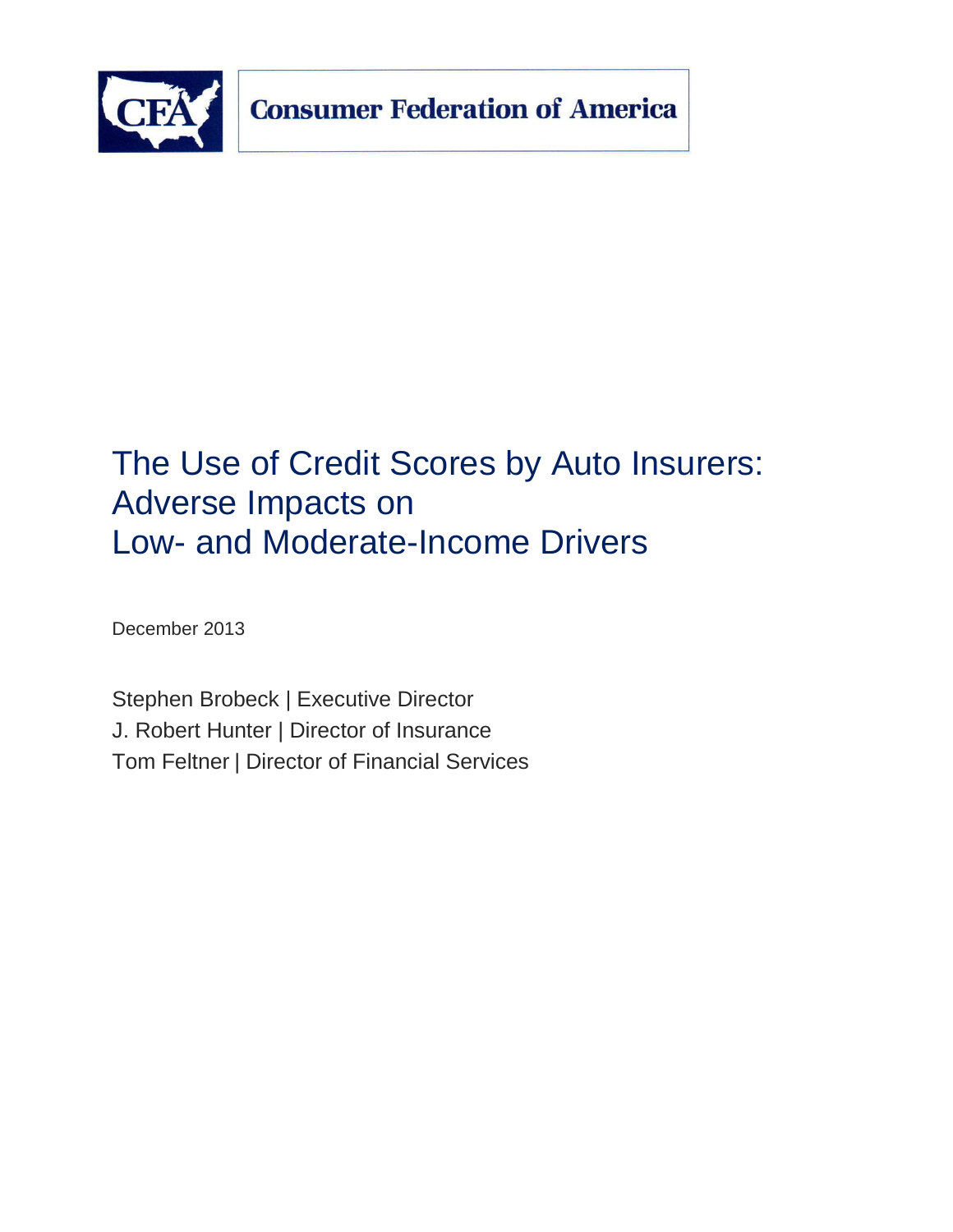## The Use of Credit Scores by Auto Insurers: Adverse Impacts on Low- and Moderate-Income Drivers

The use of credit scores by auto insurers to price policies has been a controversial issue over the past decade. Insurers argue that credit scores are correlated with claims frequency – the lower the credit score, the more frequent the claims – can serve as a useful factor in their pricing of auto insurance policies. Critics of this practice respond that correlation is not causation and that insurer use of these scores discriminates against low- and moderate-income drivers who, because of economic circumstance, are more likely to have lower credit scores than those with higher incomes.<sup>1</sup>

## Consumer Views of Auto Insurer Use of Credit Scores

In part because auto insurance has been regulated at the state level, there has been no vigorous national debate about this issue, although three states – California, Massachusetts, and Hawaii – have prohibited insurer use of credit scores in setting auto (and home) insurance prices. However, when Americans are asked whether they think it is fair for auto insurers to use credit scores in their pricing of auto insurance policies, a large majority say no. In a 2009 survey commissioned by the Iowa Insurance Department that asked state residents whether people with poor credit scores should pay higher auto insurances rates, only 12 percent agreed while 65 percent disagreed.<sup>2</sup> When the Consumer Federation of America (CFA) commissioned a national survey in 2012 that asked a representative sample of more than 1,000 adult Americans whether they thought it was fair for insurers to use credit scores in setting auto insurance rates, only 31 percent agreed while 67 percent disagreed, with 47 percent of the total sample strongly disagreeing (see Figure 1). 3



**Figure 1. Two-Thirds of the Public Believe that Using Credit Score to Determine Auto Insurance Rates is Unfair**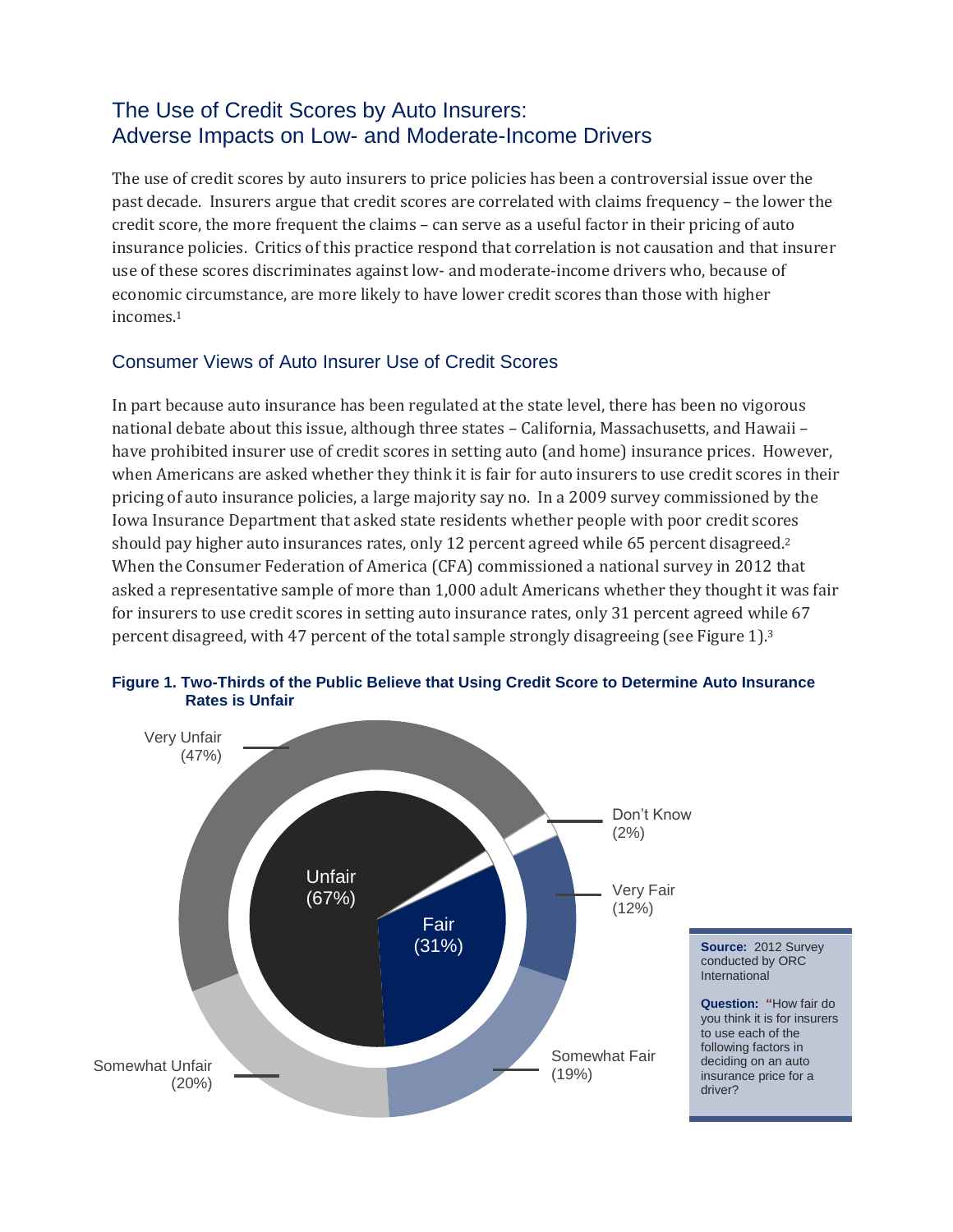But does the use by insurers of credit scores in auto insurance policies result in disparate treatment of low- and moderate-income drivers? There are two key aspects of this question. First, do low- and moderate-income drivers tend to have lower credit scores? And second, what is the impact of insurer use of these scores on actual prices? Assuming all other factors are equal, are drivers with low scores charged substantially higher premiums than those with high scores? This paper summarizes old research on the first question and contributes new data on the second.

## Relation between Family Income and Credit Scores

Several state insurance departments have conducted or commissioned studies of credit scores, as has the Federal Trade Commission. All of these studies have used different datasets. Yet, all have found a positive relationship between household income and these scores – as income declines, scores tend to decline.4 A Missouri study of scores by ZIP Codes from 1991 to 2001 found that credit scores appear to be positively and significantly correlated with family income.5 A 2003 Washington State study uncovered a "statistically significant association between credit scores and income," with lower incomes being correlated with lower scores.<sup>6</sup> Research by the Texas Insurance Department submitted to the state legislature in 2004 learned that "in general, average and median credit scores tend to get better as income rises."7 And research by the Federal Trade Commission published in 2007 found that as income increases, scores tend to increase.8 Thus, it is not surprising that a Florida Insurance study of 2001 reported that insurance agents with offices in low-income areas "unanimously condemned the use of credit scores because of the negative impact on lower-income customers."<sup>9</sup>

This research confirms common sense. The single most important factor in determining the credit scores of most Americans is whether they make consumer and mortgage loan payments on time. Yet, lower-income drivers are much more likely to have difficulty making these on-time payments because they have less discretionary income, less income security, and lower levels of saving. (This likelihood is not risky to insurers because, if premiums are not paid, there is no insurance coverage.) The result, as much research and reporting have revealed, is that low- and moderate-income families who make prudent financial decisions tend to face far more severe financial challenges than do higher-income families.

## Relation between Credit Scores and Auto Insurance Prices

But to what extent do auto insurers tend to charge higher prices to low- and moderate-income drivers just because they have lower credit scores? This is not an easy topic to research because the auto insurer websites providing price quotes to drivers search for the actual credit scores of those making inquiries, making it very difficult to extensively compare the relationship of credit scores to premiums. To be able to make these and other comparisons, CFA purchased data on prices supplied by major insurers to Quadrant Information Services, an independent data services company that aggregates insurance premiums.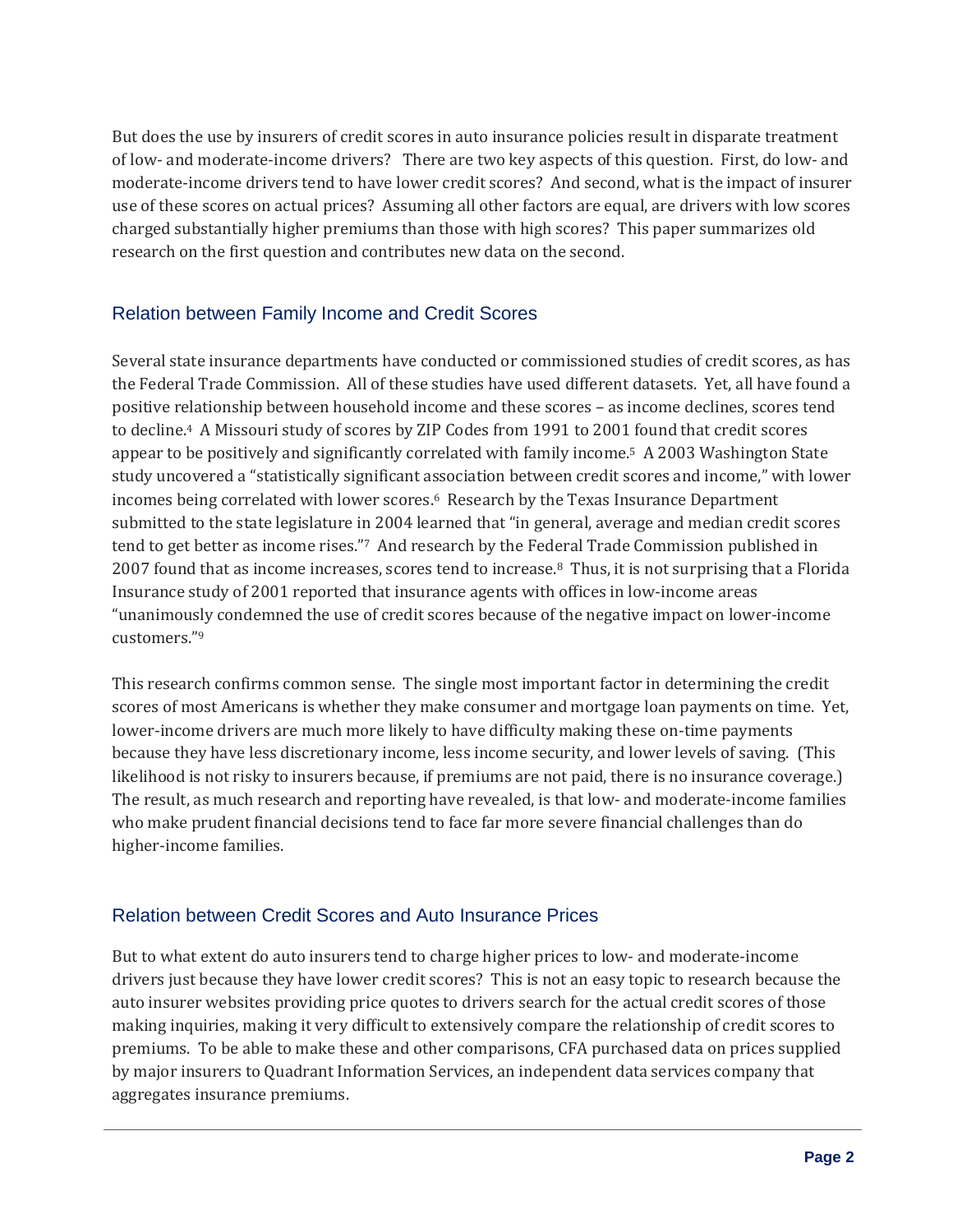Specifically, CFA acquired data on all prices charged by the two largest auto insurers – State Farm and Allstate – for a 30-year old single woman with a good driving record (no accidents or moving violations) for the minimum required liability coverage (no collision or comprehensive coverage). This woman lived in a moderate-income ZIP code (c. \$30,000 median income) in ten major cities – Hartford, Baltimore, Atlanta, Louisville, Chicago, Houston, Denver, Phoenix, Oakland, and Seattle. The data included premiums from all State Farm and Allstate companies that offered price quotes in these sample ZIP codes, and they differentiated ten levels of credit score – excellent, very good, good, average, fair, fair to below fair, below fair, below fair to poor, poor, and worst.

#### **Figure 2. Driver characteristics held constant in analysis**

#### **About the Driver:**

 30 year old single female Licensed 14 years No lapse in coverage No accidents, moving violations, or license suspensions High school diploma Employed in clerical profession Tenant for 10 years No affinity group discounts Good credit rating

#### **About Her Vehicle:**

2000 Honda Civic EX Drives to work 10 miles one way, 5 days/week 10,000 total miles annually

#### **About Her Coverage:**

Minimum liability coverage required by state

Excluding the Oakland prices because California disallows insurer use of credit scores in setting rates, computing the average price charged to this woman with different levels of credit score revealed an average difference of about 100 percent in price between the top and bottom levels -- \$563 vs. \$1277. These differences are somewhat greater for State Farm policies than for those of Allstate though the State Farm prices also tend to be lower.

How drivers in each of the ten cities may be affected is revealed by the following two tables. (Oakland is included for purposes of comparison.) In general, different companies of the same insurer sell to drivers they consider to have different risk-profiles. One would think that those drivers with fair or poor credit scores would most likely be sold policies from companies charging the highest prices.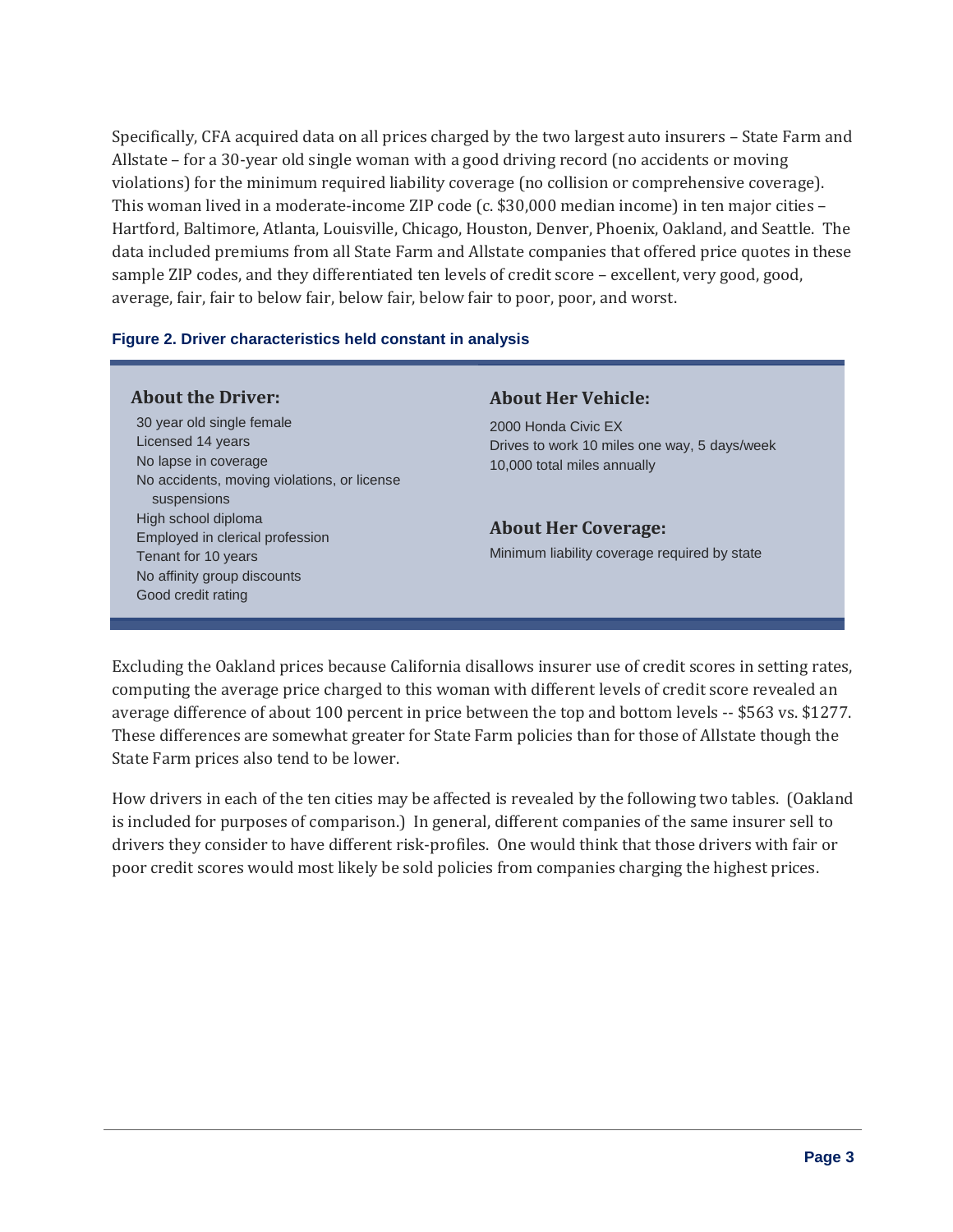## **Table 1. Allstate Annual Premiums by Credit Score Rating and City**

| <b>City</b>                     | Poor    | Average | <b>Excellent</b> | Poor / Excellent |
|---------------------------------|---------|---------|------------------|------------------|
| <b>Atlanta (30311)</b>          |         |         |                  |                  |
| F&C                             | \$827   | \$583   | \$466            | 77%              |
| Indemnity                       | 1,295   | 1,295   | 1,295            | 0%               |
|                                 |         |         |                  |                  |
| <b>Baltimore (21215)</b>        |         |         |                  |                  |
| Indemnity                       | 1,399   | 1,122   | 1,001            | 40%              |
| P&C                             | 2,834   | 1,840   | 1,613            | 76%              |
| <b>Chicago (60620)</b>          |         |         |                  |                  |
| F&C                             | 511     | 511     | 511              | 0%               |
| Indemnity                       | 1,312   | 1,159   | 1,079            | 22%              |
|                                 |         |         |                  |                  |
| <b>Denver (80219)</b>           |         |         |                  |                  |
| F&C                             | 948     | 757     | 618              | 53%              |
| Indemnity                       | 1,052   | 914     | 872              | 21%              |
|                                 |         |         |                  |                  |
| <b>Hartford (06106)</b>         |         |         |                  |                  |
| F&C                             | 1,295   | 979     | 692              | 87%              |
| Indemnity                       | 2,096   | 2,096   | 2,096            | 0%               |
| <b>Houston (77088)</b>          |         |         |                  |                  |
| <b>County Mutual</b>            | 1,299   | 1,182   | 1,094            | 19%              |
| F&C                             | 995     | 807     | 556              | 79%              |
|                                 |         |         |                  |                  |
| Louisville (40217)<br>Indemnity | 1,714   | 1,535   | 1,474            | 16%              |
| P&C                             | 2,104   | 1,406   | 919              | 129%             |
|                                 |         |         |                  |                  |
| <b>Oakland (94606)</b>          |         |         |                  |                  |
| Indemnity                       | 526     | 526     | 526              | 0%               |
| <b>Phoenix (85032)</b>          |         |         |                  |                  |
| F&C                             | 652     | 529     | 456              | 43%              |
| Indemnity                       | 837     | 723     | 686              | 22%              |
|                                 |         |         |                  |                  |
| <b>Seattle (98108)</b>          |         |         |                  |                  |
| F&C                             | 1,440   | 1,014   | 715              | 101%             |
| Indemnity                       | 1,119   | 957     | 916              | 22%              |
| <b>Average</b>                  | \$1,318 | \$1,078 | \$948            | 39%              |
| (Excluding Oakland)             |         |         |                  |                  |
|                                 |         |         |                  |                  |

Source: Analysis of data provided by Quadrant Information Services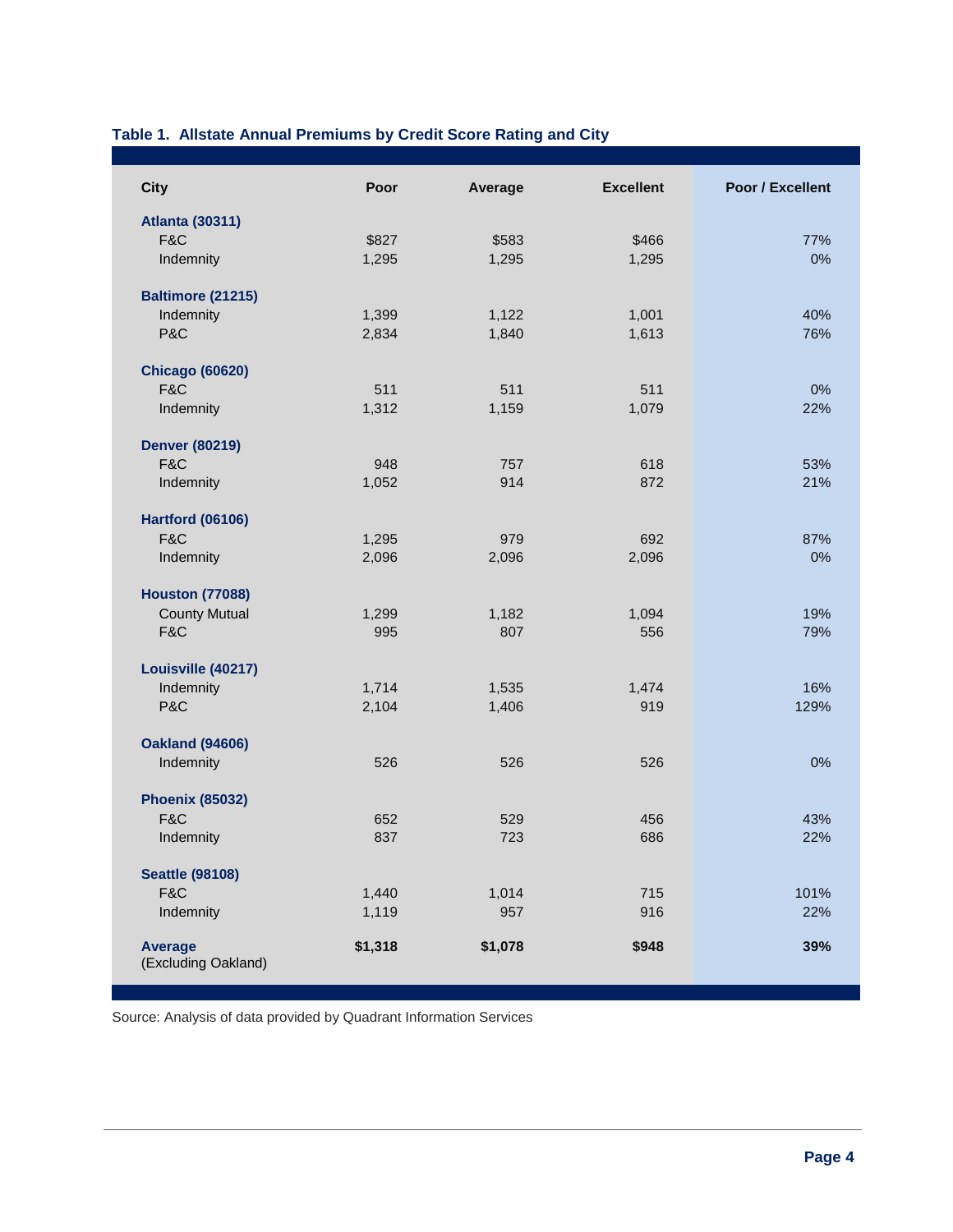#### **Table 2. State Farm Annual Premiums by Credit Score Rating and City**

| <b>City</b>                           | Poor    | Average | <b>Excellent</b> | Poor / Excellent |
|---------------------------------------|---------|---------|------------------|------------------|
| <b>Atlanta (30311)</b>                |         |         |                  |                  |
| F&C                                   | \$998   | \$613   | \$462            | 116%             |
| <b>Mutual Auto</b>                    | 856     | 526     | 397              | 116%             |
| <b>Baltimore (21215)</b>              |         |         |                  |                  |
| F&C                                   | 3,909   | 2,099   | 1,467            | 166%             |
| <b>Mutual Auto</b>                    | 2,788   | 1,485   | 1,030            | 171%             |
| <b>Chicago (60620)</b>                |         |         |                  |                  |
| F&C                                   | 847     | 508     | 381              | 122%             |
| <b>Mutual Auto</b>                    | 761     | 455     | 341              | 123%             |
| <b>Denver (80219)</b>                 |         |         |                  |                  |
| F&C                                   | 855     | 557     | 440              | 94%              |
| <b>Mutual Auto</b>                    | 765     | 496     | 391              | 96%              |
| <b>Hartford (06106)</b>               |         |         |                  |                  |
| F&C                                   | 1,570   | 994     | 779              | 102%             |
| <b>Mutual Auto</b>                    | 1,208   | 741     | 567              | 113%             |
| <b>Houston (77088)</b>                |         |         |                  |                  |
| <b>County Mutual</b>                  | 1,285   | 802     | 623              | 106%             |
| F&C                                   | 1,033   | 635     | 485              | 113%             |
| <b>Mutual Auto</b>                    | 939     | 579     | 445              | 111%             |
| Louisville (40217)                    |         |         |                  |                  |
| F&C                                   | 1,452   | 867     | 647              | 124%             |
| <b>Mutual Auto</b>                    | 1,069   | 630     | 466              | 129%             |
| <b>Oakland (94606)</b>                |         |         |                  |                  |
| <b>Mutual Auto</b>                    | 658     | 658     | 658              | 0%               |
| <b>Phoenix (85032)</b>                |         |         |                  |                  |
| F&C                                   | 920     | 547     | 408              | 125%             |
| <b>Mutual Auto</b>                    | 825     | 489     | 364              | 127%             |
| <b>Seattle (98108)</b>                |         |         |                  |                  |
| F&C                                   | 1,175   | 714     | 540              | 118%             |
| <b>Mutual Auto</b>                    | 1,013   | 609     | 457              | 122%             |
| <b>Average</b><br>(Excluding Oakland) | \$1,277 | \$755   | \$563            | 127%             |

Source: Analysis of data provided by Quadrant Information Services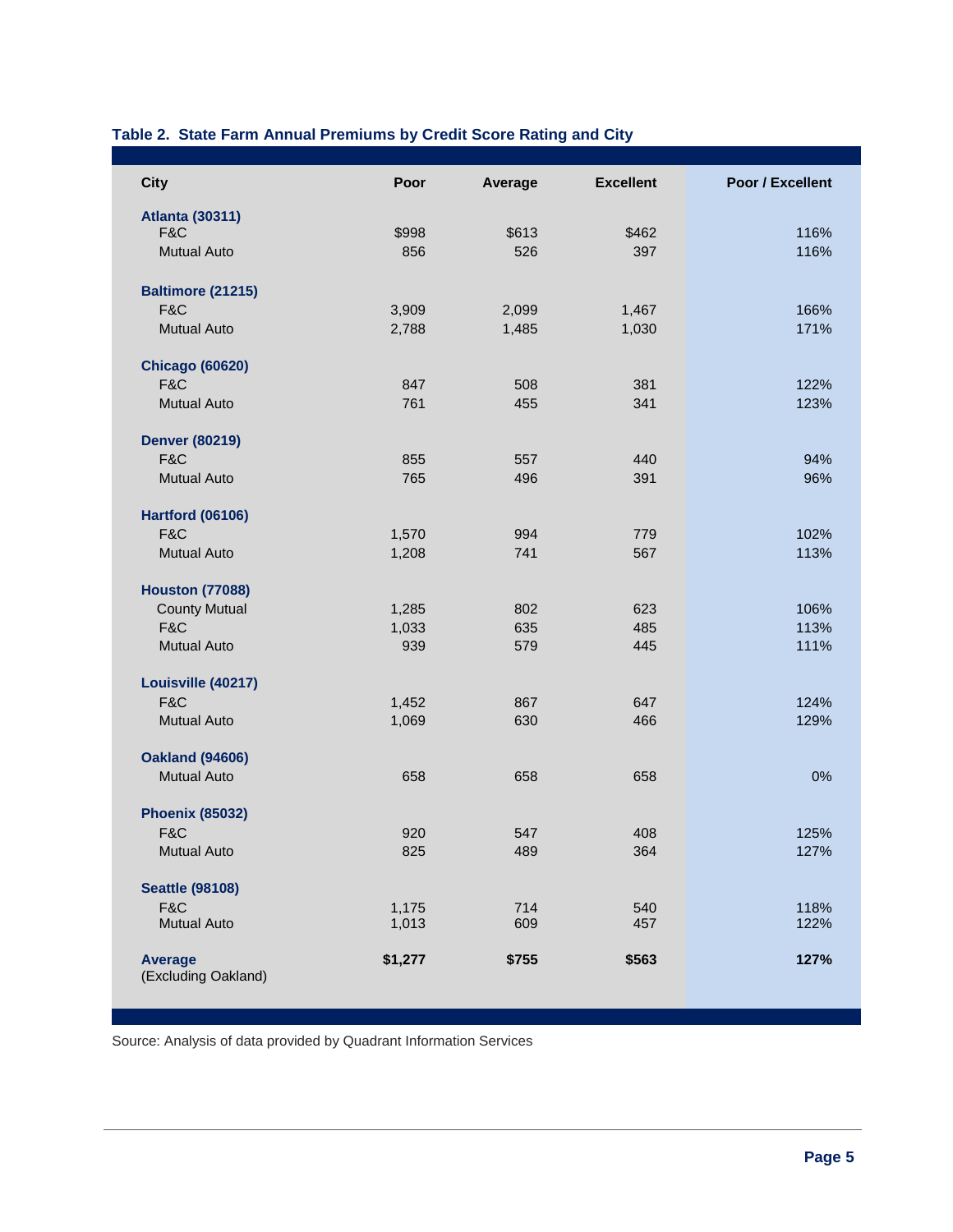The two tables above reveal significant differences in prices related to credit scores in nine cities. Excluding the Oakland prices because California disallows insurer use of credit scores in setting rates, computing the average price charged to this driver with different levels of credit score revealed an average difference of 39 percent for an Allstate policy between the top and bottom credit score levels - \$948 and \$1,318. Likewise, this driver would pay an average difference of 127 percent for a State Farm policy between the top and bottom credit score levels - \$563 and \$1,277. These differences are somewhat greater for State Farm policies than for those of Allstate though the State Farm prices also tend to be lower.



**Figure 3. Average Annual Premium (Excluding Oakland) by Company and Credit Score Rating**

Source: Analysis of data provided by Quadrant Information Services

Though the differences are not as large as State Farm's, the prices are also higher. For an average credit rating, 13 of the 19 Allstate prices exceed \$900 a year.

The analysis also suggests that the prohibitively high prices quoted in Baltimore, \$3,046 to this driver if she had only an "average" credit score and \$5,695 if she had a "worst" score may indicate a lack of interest in serving lower-income drivers. And in all nine cities, this driver would be charged substantially more by Allstate if she had the lowest than the highest credit rating.

## **Conclusion and Recommendations**

These data on the relation of insurer credit scores to prices, in addition to the earlier research establishing a strong association of income and credit score, clearly show disparate treatment of lowand moderate-income drivers by major auto insurers. Again, the poor are being asked to pay more, at base, because they are poor. States should consider following the lead of California, Massachusetts, and Hawaii in banning insurer use of credit scores in their pricing. Just as importantly, all state insurance departments should make a much stronger commitment to understanding and mitigating high, discriminatory costs of auto insurance charged lower-income drivers.